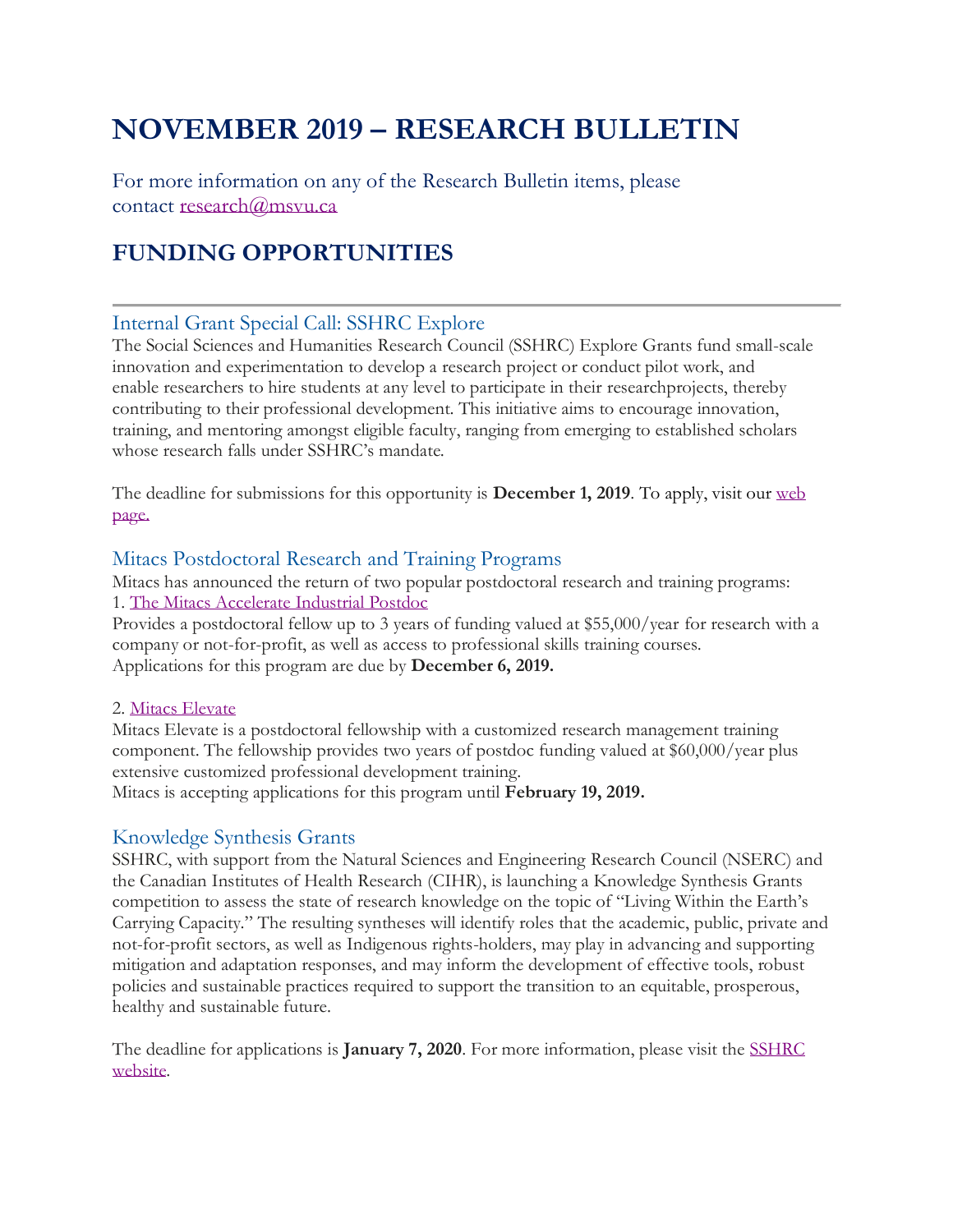### Dobbin Atlantic Scholarship Program

It is the objective of this programme to develop a new generation of academic, artistic, cultural and economic links between Atlantic Canada and Ireland. Scholarships will be awarded to Irish and Canadian applicants, in support of research trips between Ireland and the Atlantic provinces of Canada, with the awards supporting research visits for a period of three to five weeks. Successful research projects will explore areas such as; our common culture, history and heritage; the potential of our shared resources; scientific and technological innovation. Applications must be submitted to ICUF by **Sunday 24th November**. For more information on the Programme and to find out how to apply, **[click here](https://icuf.us6.list-manage.com/track/click?u=3e7d4214f445a2bc1f44c3979&id=c26667e650&e=2565fd3df5)**.

### **CALLS FOR PAPERS**

#### Atlantis Journal Call for Papers

Atlantis has extended its call for papers for its Spring 2020 edition "Speaking freely and freedom of speech: feminists navigating the 'new' Right". They are accepting submissions that examine interdisciplinary and discipline-based feminist interventions in these discourses through original research papers, position papers, book reviews, and original creative works, including short essay analyses of your own visual, aural, or spoken creative work. Research papers are not to exceed 7,000 words including references.

The deadline for submissions has been extended to **February 21, 2020.** Further details and information regarding all types of submissions can be found [here.](http://journals.msvu.ca/index.php/atlantis/about/submissions)

### **EVENTS**

#### 2019 MSVU Research Highlights

Join the MSVU Research Office on **December 11, 2019** to celebrate faculty research highlights of 2019! Drop by the McCain Centre Atrium for drinks and refreshments as we conclude another year of faculty research accomplishments at MSVU.

Please see the attached document for instructions on submissions.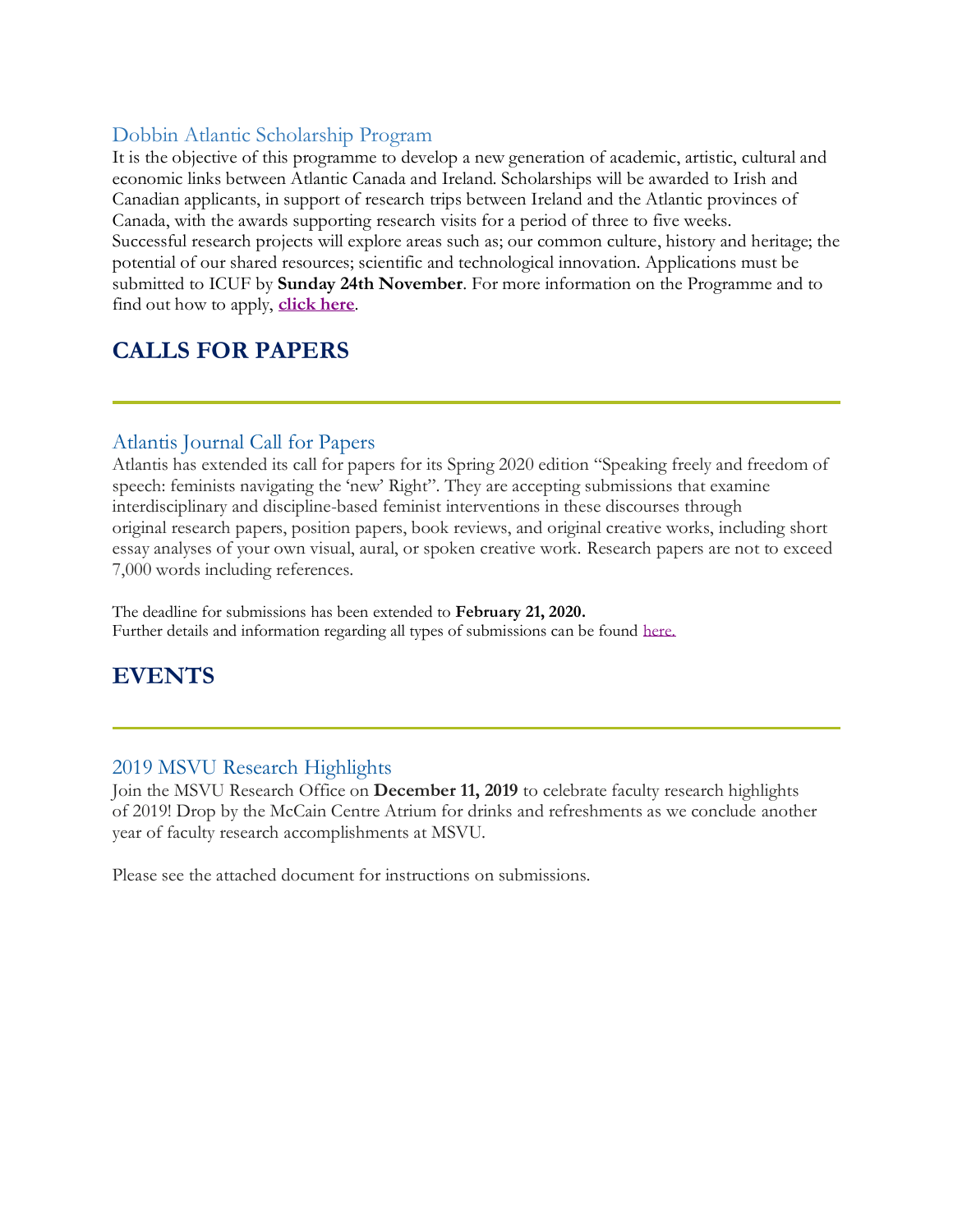

Refreshments will be provided.

# **ANNOUNCEMENTS**

### Portage Network Offering Free Date Management Online Course

Portage is offering a [free online course](https://portagenetwork.ca/resource-library/data-tree/) with all you need to know for research data management, along with ways to engage and share data with business, policymakers, media and the wider public. The self-paced training course will take 15 to 20 hours to complete in eight structured modules. The course is packed with video, quizzes and real-life examples of data management, along with valuable tips from experts in data management, data sharing and science communication.

### **MSVU FACULTY RESEARCH ACHIEVEMENTS**

New Book by MSVU's Dr. Michelle Forrest: Scripting Feminist Ethics in Teacher Education by Michelle Forrest & Linda Wheeldon, University of Ottawa Press, 2019